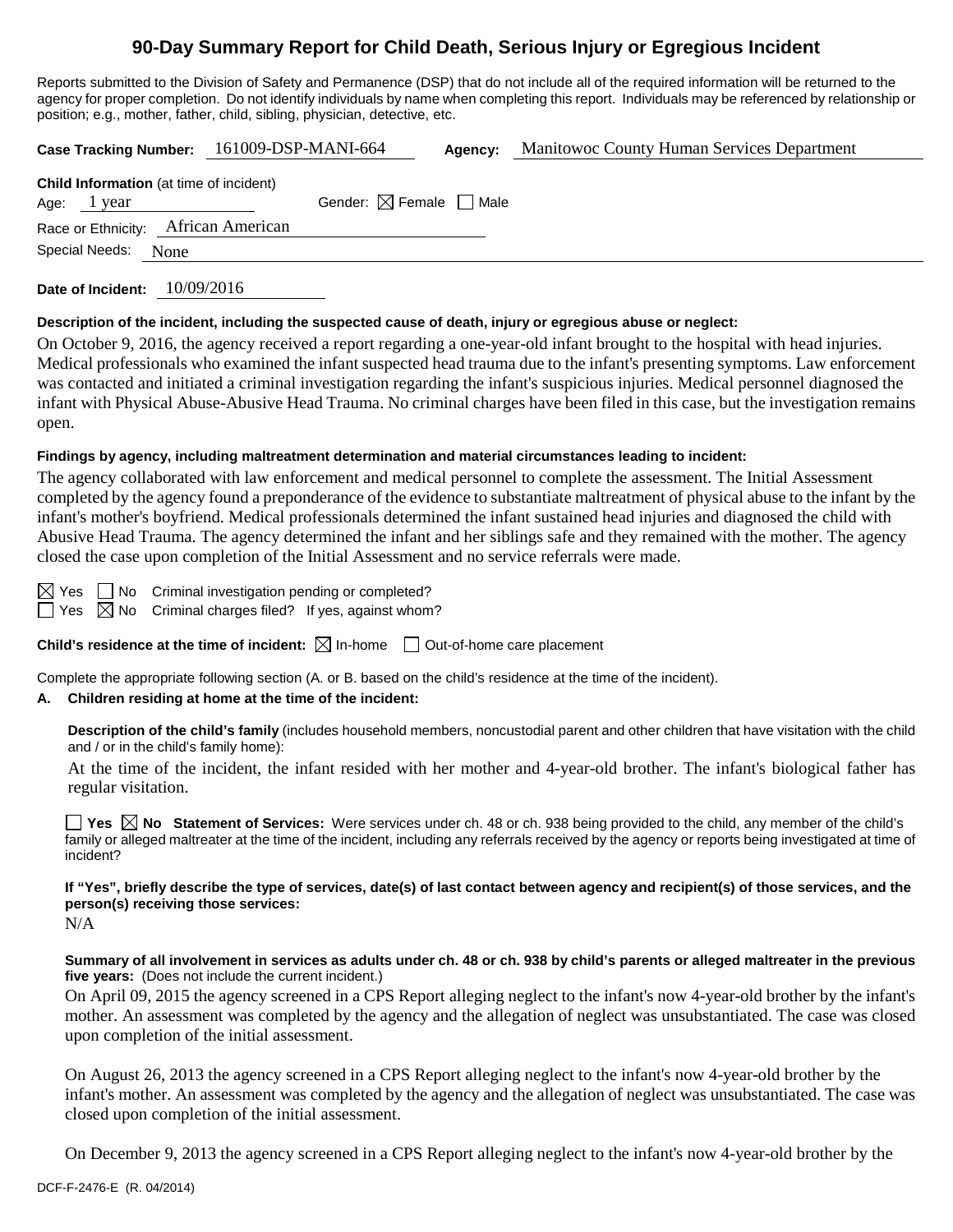infant's mother. An assessment was completed by the agency and the allegation of neglect was unsubstantiated. The case was closed upon completion of the initial assessment.

On September 27, 2012 the agency screened-in a Services Report. The agency provided the family with referrals to economic support, WIC and Birth to Three.

**Summary of actions taken by the agency under ch. 48, including any investigation of a report or referrals to services involving the child, any member of the child's family living in this household and the child's parents and alleged maltreater.** (Does not include the current incident.)

(Note: Screened out reports listed in this section may include only the date of the report, screening decision, and if a referral to services occurred at Access. Reports that do not constitute a reasonable suspicion of maltreatment or a reason to believe that the child is threatened with harm are not required to be screened in for an initial assessment, and no further action is required by the agency.)

On April 09, 2015 the agency screened in a CPS Report alleging neglect to the infant's now 4-year-old brother by the infant's mother. An assessment was completed by the agency and the allegation of neglect was unsubstantiated. The case was closed upon completion of the initial assessment.

On September 23, 2014 the agency screened out a CPS Report.

On August 26, 2013 the agency screened in a CPS Report alleging neglect to the infant's now 4-year-old brother by the infant's mother. An assessment was completed by the agency and the allegation of neglect was unsubstantiated. The case was closed upon completion of the initial assessment.

On December 9, 2013 the agency screened in a CPS Report alleging neglect to the infant's now 4-year-old brother by the infant's mother. An assessment was completed by the agency and the allegation of neglect was unsubstantiated. The case was closed upon completion of the initial assessment.

On September 27, 2012 the agency screened-in a Services Report. The agency provided the family with referrals to economic support, WIC and Birth to Three.

On October 28, 2009 the agency screened in a CPS Report alleging neglect by the mother's boyfriend of his then 5-month-old child. An assessment was completed by the agency and the allegation of neglect was unsubstantiated. The case was closed upon completion of the initial assessment.

**Summary of any investigation involving the child, any member of the child's family and alleged maltreater conducted under ch. 48 and any services provided to the child and child's family since the date of the incident:**

The agency collaborated with law enforcement and medical personnel to complete the assessment. The Initial Assessment completed by the agency found a preponderance of the evidence to substantiate maltreatment of physical abuse to the infant by the infant's mother's boyfriend. Medical professionals determined the infant sustained head injuries and diagnosed the child with Abusive Head Trauma. The agency determined the infant and her siblings safe and they remained with the mother. The agency closed the case upon completion of the Initial Assessment and no service referrals were made.

#### **B. Children residing in out-of-home care (OHC) placement at time of incident:**

**Description of the OHC placement and basis for decision to place child there:** N/A

**Description of all other persons residing in the OHC placement home:** N/A

**Licensing history:** Including type of license, duration of license, summary of any violations by licensee or an employee of licensee or other actions that constitute a substantial failure to protect and promote the welfare of the child. N/A

|             | Summary of any actions taken by agency in response to the incident: (Check all that apply.) |                                          |
|-------------|---------------------------------------------------------------------------------------------|------------------------------------------|
| $\boxtimes$ | Screening of Access report                                                                  | Attempted or successful reunification    |
| $\boxtimes$ | Protective plan implemented                                                                 | Referral to services                     |
| $\boxtimes$ | Initial assessment conducted                                                                | Transportation assistance                |
|             | Safety plan implemented                                                                     | Collaboration with law enforcement       |
|             | Temporary physical custody of child                                                         | Collaboration with medical professionals |
|             | Petitioned for court order / CHIPS (child in need of                                        | Supervised visitation                    |
|             |                                                                                             |                                          |